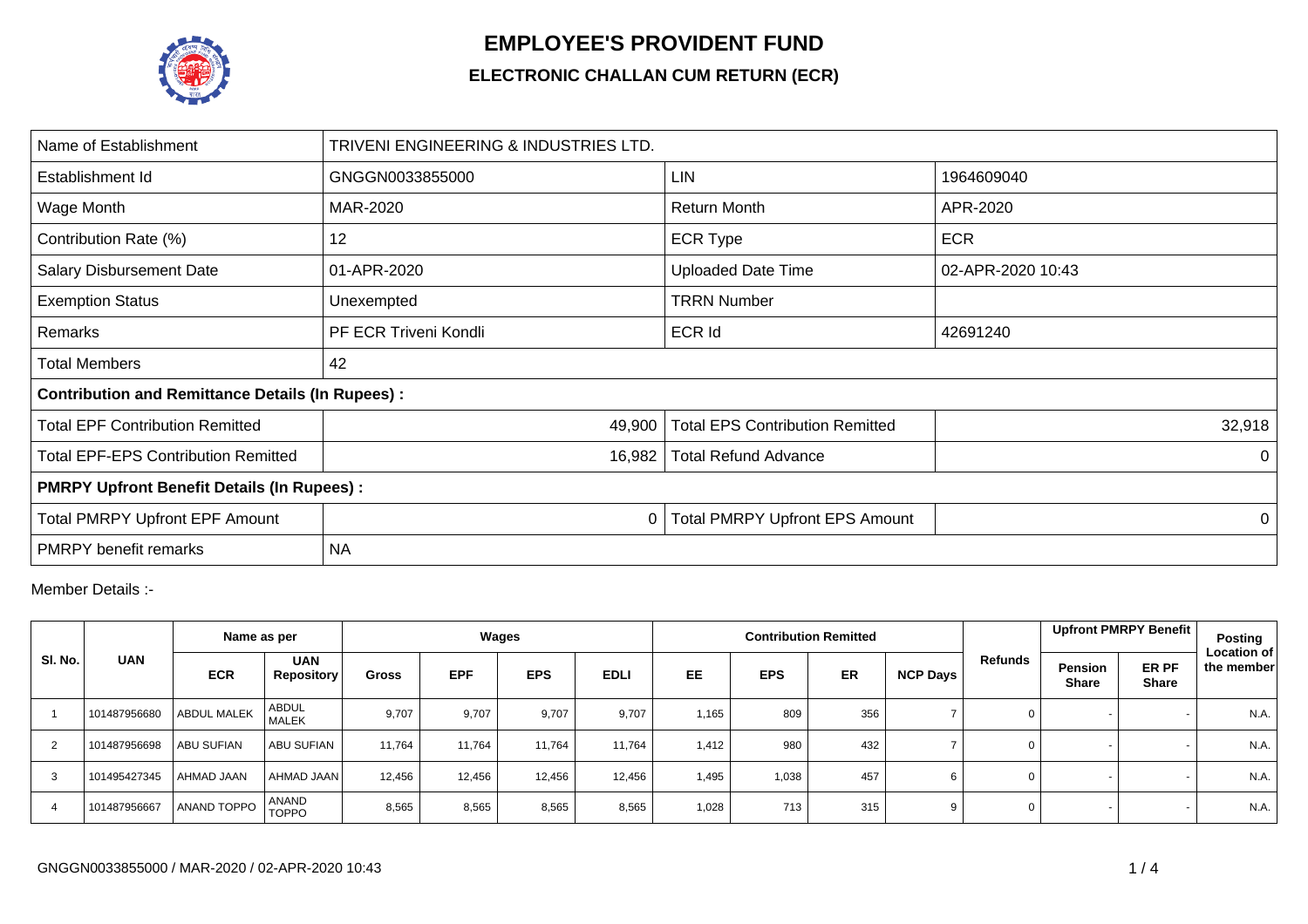|                |              | Name as per                                   |                                                      | Wages        |            |            |             |       |            | <b>Contribution Remitted</b> |                 |                | <b>Upfront PMRPY Benefit</b>   |                       | Posting                          |
|----------------|--------------|-----------------------------------------------|------------------------------------------------------|--------------|------------|------------|-------------|-------|------------|------------------------------|-----------------|----------------|--------------------------------|-----------------------|----------------------------------|
| SI. No.        | <b>UAN</b>   | <b>ECR</b>                                    | <b>UAN</b><br><b>Repository</b>                      | <b>Gross</b> | <b>EPF</b> | <b>EPS</b> | <b>EDLI</b> | EE    | <b>EPS</b> | ER                           | <b>NCP Days</b> | <b>Refunds</b> | <b>Pension</b><br><b>Share</b> | ER PF<br><b>Share</b> | <b>Location of</b><br>the member |
| 5              | 101487956717 | ANIL DANG                                     | ANIL DANG                                            | 5,710        | 5,710      | 5,710      | 5,710       | 685   | 476        | 209                          | 14              | 0              |                                |                       | N.A.                             |
| 6              | 101213091940 | <b>ANIL KUMAR</b><br><b>CHANDRAVANS</b><br>HI | <b>ANIL KUMAR</b><br><b>CHANDRAVA</b><br><b>NSHI</b> | 16,608       | 16,608     | 15,000     | 15,000      | 1,993 | 1,250      | 743                          | $\mathbf 0$     | 0              |                                |                       | N.A.                             |
| $\overline{7}$ | 101495429001 | <b>ANIL MEHTA</b>                             | <b>ANIL MEHTA</b>                                    | 6,228        | 6,228      | 6,228      | 6,228       | 747   | 519        | 228                          | 15              | 0              |                                |                       | N.A.                             |
| 8              | 101495427309 | <b>BAISAKHU</b><br><b>MARAVI</b>              | <b>BAISAKHU</b><br><b>MARAVI</b>                     | 7,612        | 7,612      | 7,612      | 7,612       | 913   | 634        | 279                          | 13              | 0              |                                |                       | N.A.                             |
| 9              | 101298455686 | DAUD HAMSO                                    | <b>DAUD</b><br><b>HAMSOY</b>                         | 8,304        | 8,304      | 8,304      | 8,304       | 996   | 692        | 304                          | 12              | $\mathbf 0$    |                                |                       | N.A.                             |
| 10             | 101495427313 | <b>DEEPAK</b>                                 | <b>DEEPAK</b>                                        | 13,704       | 13,704     | 13,704     | 13,704      | 1,644 | 1,142      | 502                          | $\mathbf 0$     | $\mathbf 0$    |                                |                       | N.A.                             |
| 11             | 101341452841 | <b>DEVSARAN</b>                               | <b>DEVSARAN</b>                                      | 5,710        | 5,710      | 5,710      | 5,710       | 685   | 476        | 209                          | 14              | 0              |                                |                       | N.A.                             |
| 12             | 101188247826 | <b>FATIK SEKH</b>                             | <b>FATIK SEKH</b>                                    | 13,148       | 13,148     | 13,148     | 13,148      | 1,578 | 1,095      | 483                          | 5               | 0              |                                |                       | N.A.                             |
| 13             | 101487956633 | <b>HEMANT</b><br><b>KUMAR</b>                 | <b>HEMANT</b><br><b>KUMAR</b>                        | 10,278       | 10,278     | 10,278     | 10,278      | 1,233 | 856        | 377                          | 6               | 0              |                                |                       | N.A.                             |
| 14             | 101487956605 | <b>HURMAT SK</b>                              | <b>HURMAT SK</b>                                     | 10,278       | 10,278     | 10,278     | 10,278      | 1,233 | 856        | 377                          | 6               | $\mathbf 0$    |                                |                       | N.A.                             |
| 15             | 101207336347 | <b>KRISHANPAL</b>                             | <b>KRISHNA PAL</b>                                   | 9,707        | 9,707      | 9,707      | 9,707       | 1,165 | 809        | 356                          | $\overline{7}$  | 0              |                                |                       | N.A.                             |
| 16             | 101487956679 | <b>MAHA SINGH</b>                             | <b>MAHA SINGH</b>                                    | 7,423        | 7,423      | 7,423      | 7,423       | 891   | 618        | 273                          | 11              | 0              |                                |                       | N.A.                             |
| 17             | 101487956646 | <b>MANOJ</b><br><b>CHAURASIA</b>              | <b>MANOJ</b><br><b>CHAURASIA</b>                     | 13,704       | 13,704     | 13,704     | 13,704      | 1,644 | 1,142      | 502                          | $\mathbf 0$     | 0              |                                |                       | N.A.                             |
| 18             | 101350010514 | <b>MAYANK</b><br><b>VERMA</b>                 | <b>MAYANK</b><br><b>VERMA</b>                        | 15,916       | 15,916     | 15,000     | 15,000      | 1,910 | 1,250      | 660                          | $\overline{1}$  | 0              |                                |                       | N.A.                             |
| 19             | 101217855379 | <b>MD NOOR</b><br><b>ALAM</b>                 | <b>MD NOOR</b><br><b>ALAM</b>                        | 10,380       | 10,380     | 10,380     | 10,380      | 1,246 | 865        | 381                          | 9               | $\mathbf 0$    |                                |                       | N.A.                             |
| 20             | 101495427321 | <b>MINTU</b>                                  | <b>MINTU</b>                                         | 7,423        | 7,423      | 7,423      | 7,423       | 891   | 618        | 273                          | 11              | $\mathbf 0$    |                                |                       | N.A.                             |
| 21             | 101495428971 | MOHD NANHE                                    | <b>MOHD</b><br><b>NANHE</b>                          | 7,423        | 7,423      | 7,423      | 7,423       | 891   | 618        | 273                          | 11              | $\mathbf 0$    |                                |                       | N.A.                             |
| 22             | 101495428963 | <b>MUNTYAJ</b><br>AHAMAD                      | <b>MUNTYAJ</b><br>AHAMAD                             | 9,707        | 9,707      | 9,707      | 9,707       | 1,165 | 809        | 356                          | $\overline{7}$  | 0              |                                |                       | N.A.                             |
| 23             | 101495428992 | <b>NOSE</b>                                   | <b>NOSE</b>                                          | 11,420       | 11,420     | 11,420     | 11,420      | 1,370 | 951        | 419                          | $\overline{4}$  | $\mathbf 0$    |                                |                       | N.A.                             |
| 24             | 101487956651 | NRIPEN DAS                                    | NRIPEN DAS                                           | 5,710        | 5,710      | 5,710      | 5,710       | 685   | 476        | 209                          | 14              | 0              |                                |                       | N.A.                             |
| 25             | 101495429029 | PANCHAM<br><b>SINGH</b>                       | <b>PANCHAM</b><br><b>SINGH</b>                       | 5,139        | 5,139      | 5,139      | 5,139       | 617   | 428        | 189                          | 15              | 0              |                                |                       | N.A.                             |
| 26             | 101315587217 | PANKAJ KUMAR                                  | PANKAJ<br><b>KUMAR</b>                               | 16,608       | 16,608     | 15,000     | 15,000      | 1,993 | 1,250      | 743                          | $\Omega$        | 0              |                                |                       | N.A.                             |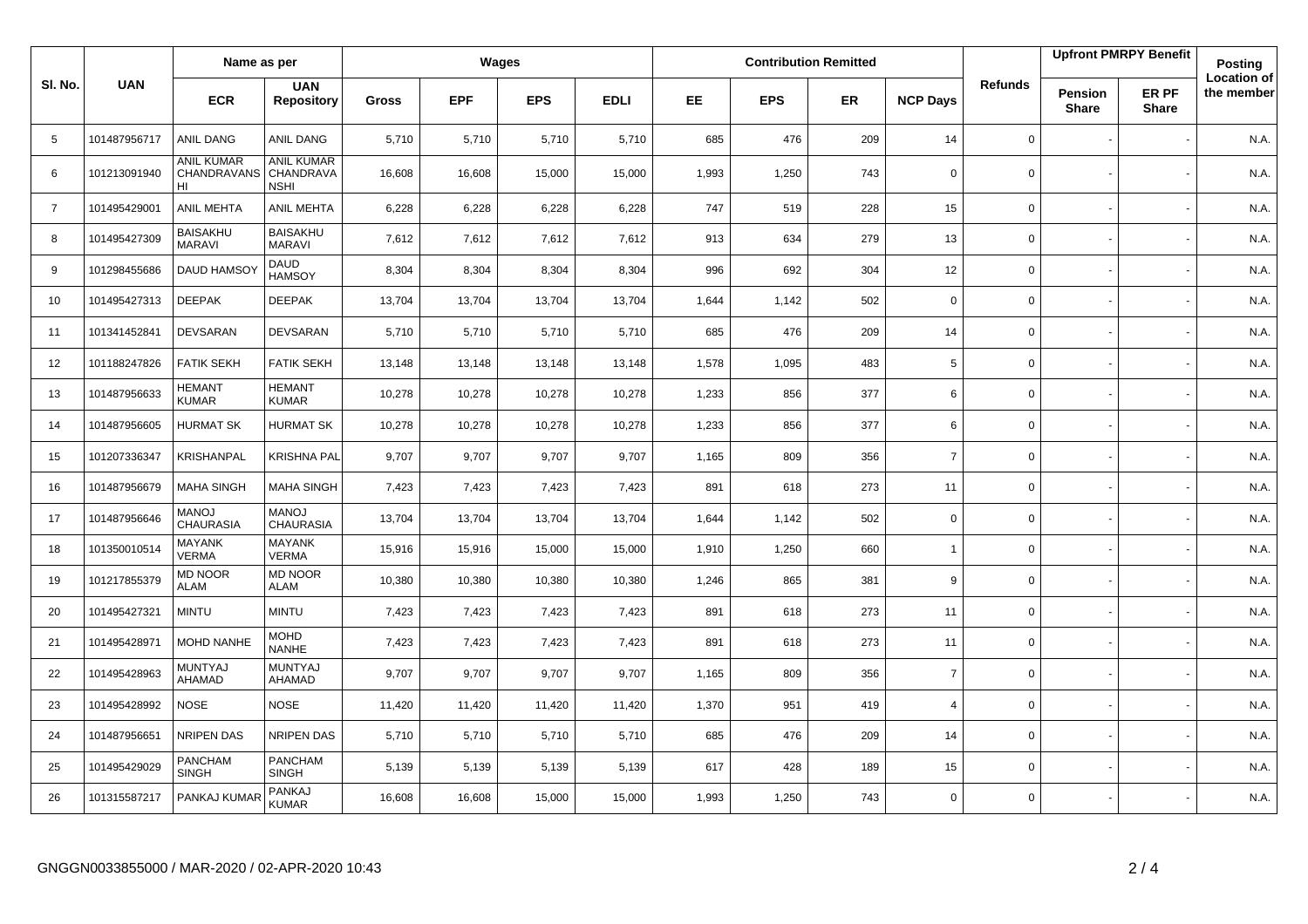|         |              | Name as per                                |                                                   | Wages        |            |             |             |       |             | <b>Contribution Remitted</b> |                 |                | <b>Upfront PMRPY Benefit</b>   |                       | <b>Posting</b>            |
|---------|--------------|--------------------------------------------|---------------------------------------------------|--------------|------------|-------------|-------------|-------|-------------|------------------------------|-----------------|----------------|--------------------------------|-----------------------|---------------------------|
| SI. No. | <b>UAN</b>   | <b>ECR</b>                                 | <b>UAN</b><br><b>Repository</b>                   | <b>Gross</b> | <b>EPF</b> | <b>EPS</b>  | <b>EDLI</b> | EE    | <b>EPS</b>  | <b>ER</b>                    | <b>NCP Days</b> | <b>Refunds</b> | <b>Pension</b><br><b>Share</b> | ER PF<br><b>Share</b> | Location of<br>the member |
| 27      | 101495427332 | <b>RAJENDRA</b>                            | <b>RAJENDRA</b>                                   | 5,710        | 5,710      | 5,710       | 5,710       | 685   | 476         | 209                          | 14              | $\mathbf 0$    |                                |                       | N.A.                      |
| 28      | 101195656647 | <b>RAJU SK</b>                             | RAJU SK                                           | 10,380       | 10,380     | 10,380      | 10,380      | 1,246 | 865         | 381                          | 9               | 0              |                                |                       | N.A.                      |
| 29      | 101387748592 | SHAMBHU<br>PRASAD                          | <b>SAMBHU</b><br>PARSAD                           | 13,133       | 13,133     | 13,133      | 13,133      | 1,576 | 1,094       | 482                          | $\overline{1}$  | 0              |                                |                       | N.A.                      |
| 30      | 101487956614 | <b>SANGAM SINGH</b>                        | SANGAM<br><b>SINGH</b>                            | 13,704       | 13,704     | 13,704      | 13,704      | 1,644 | 1,142       | 502                          | $\mathbf 0$     | 0              |                                |                       | N.A.                      |
| 31      | 101195656584 | <b>SANU SEKH</b>                           | SANU SEKH                                         | 11,072       | 11,072     | 11,072      | 11,072      | 1,329 | 922         | 407                          | 8               | 0              |                                |                       | N.A.                      |
| 32      | 101196274471 | <b>SEKH TANU</b>                           | <b>SEKH TANU</b>                                  | 12,456       | 12,456     | 12,456      | 12,456      | 1,495 | 1,038       | 457                          | 6               | $\mathbf 0$    |                                |                       | N.A.                      |
| 33      | 101487956596 | <b>SENAN SAMAD</b>                         | <b>SENEN</b><br>SAMAD                             | 9,136        | 9,136      | 9,136       | 9,136       | 1,096 | 761         | 335                          | 8               | $\mathbf 0$    |                                |                       | N.A.                      |
| 34      | 101487956622 | <b>SENTU SEKH</b>                          | SENTU SEKH                                        | 11,072       | 11,072     | 11,072      | 11,072      | 1,329 | 922         | 407                          | 8               | 0              |                                |                       | N.A.                      |
| 35      | 101175946347 | <b>SHUVANKAR</b><br><b>NAYAK</b>           | SHUVANKAR<br><b>NAYAK</b>                         | 10,000       | 10,000     | 10,000      | 10,000      | 1,200 | 833         | 367                          | $\mathbf 0$     | $\mathbf 0$    |                                |                       | N.A.                      |
| 36      | 101495428985 | <b>TAFAZUL</b><br><b>HOQUE</b>             | <b>TAFAZUL</b><br><b>HOQUE</b>                    | 6,281        | 6,281      | 6,281       | 6,281       | 754   | 523         | 231                          | 13              | 0              |                                |                       | N.A.                      |
| 37      | 101470937893 | <b>TAJ</b><br><b>MOHAMMAD</b>              | <b>TAJ</b><br><b>MOHAMMAD</b>                     | 5,710        | 5,710      | 5,710       | 5,710       | 685   | 476         | 209                          | 14              | 0              |                                |                       | N.A.                      |
| 38      | 101487956701 | <b>UDAY KUMAR</b><br><b>DUTTA</b>          | <b>UDAY</b><br><b>KUMAR</b><br><b>DUTTA</b>       | 10,849       | 10,849     | 10,849      | 10,849      | 1,302 | 904         | 398                          | 5               | 0              |                                |                       | N.A.                      |
| 39      | 101545934188 | <b>UPENDRA</b><br><b>CHANDRA</b><br>VANSHI | <b>UPENDRA</b><br><b>CHANDRA</b><br><b>VANSHI</b> | 16,608       | 16,608     | $\mathbf 0$ | 15,000      | 1,993 | $\mathbf 0$ | 1,993                        | $\overline{1}$  | $\mathbf 0$    |                                |                       | N.A.                      |
| 40      | 101310678621 | <b>UPENDRA RAM</b>                         | <b>UPENDRA</b><br><b>RAM</b>                      | 8,304        | 8,304      | 8,304       | 8,304       | 996   | 692         | 304                          | 12              | 0              |                                |                       | N.A.                      |
| 41      | 101495429017 | <b>VIKKI</b>                               | <b>VIKKI</b>                                      | 4,568        | 4,568      | 4,568       | 4,568       | 548   | 381         | 167                          | 16              | $\mathbf 0$    |                                |                       | N.A.                      |
| 42      | 101495427350 | <b>VIRENDRA</b><br><b>MEHTA</b>            | <b>VIRENDRA</b><br><b>MEHTA</b>                   | 6,228        | 6,228      | 6,228       | 6,228       | 747   | 519         | 228                          | 15              | 0              |                                |                       | <b>N.A.</b>               |